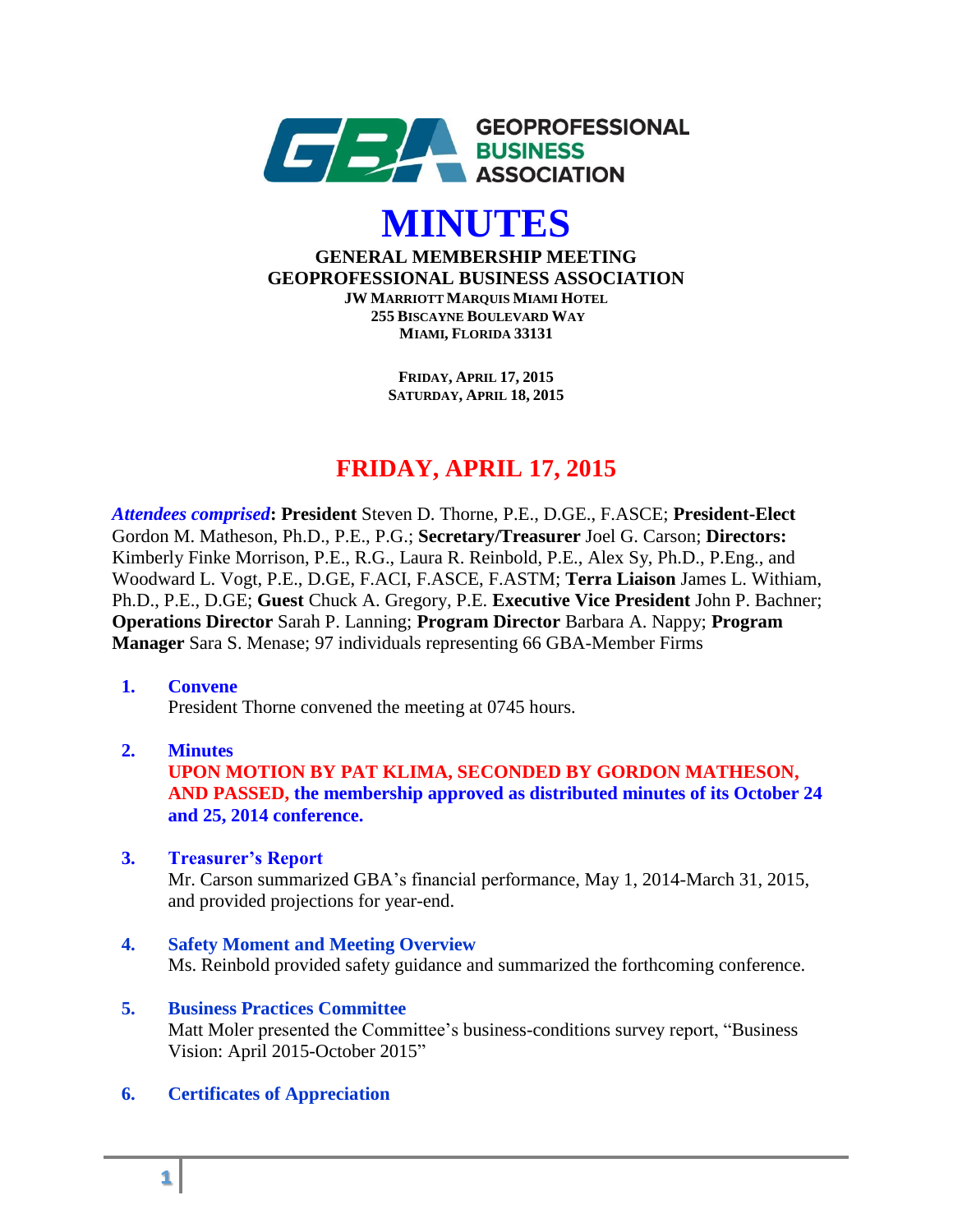President Thorne presented certificates of appreciation to:

- James M. Harless, Ph.D.,
- Charles L. Head, P.E., P.G.,
- $\bullet$  Kevin B. Hoppe, P.E.,
- Randy A. Knott, P.E.,
- Randal G. Martin, P.E.,
- Chad C. Mayers, P.E.,
- Matthew Moler, P.E.,
- Victor Omelchenko, P.E.,
- Stephen P. Ormond, Esq.,
- Terence J. Scanlan, Esq.,
- Susan A. Quiroga,
- W. Jerrold Samford, P.G.,
- Daniel K. Schaefer, P.E.,
- Robert W. Thompson, P.E., D.GE,
- Woodward L. Vogt, P.E., D.GE, F.ACI, F.ASCE, F.ASTM,
- Mark B. Weiland, Esq., and
- Michael J. Yost, Esq.

## **7. President's Annual Report**

Mr. Thorne delivered the President's Annual Report, highlighting some of the many advances made by GBA since April 2014.

## **8. Election of Officers and Directors, 2015-16**

Mr. Thorne reported the following slate of officers and directors developed by the Nominating Committee:

*For President***,** Gordon M. Matheson, Ph.D., P.E., P.G. *(Schnabel Engineering), For President-Elect***,** Joel G. Carson *(Kleinfelder)*, *For Secretary/Treasurer***,** Laura R. Reinbold, P.E. *(Terracon)*, and, *For Directors-at-Large,* 

Kimberly Finke Morrison, P.E., R.G. *(Morrison Geotechnical Solutions, Inc.)*, Charles L. Head, P.E. *(Sanborn, Head & Associates, Inc.)*, Alex Sy, Ph.D., P. Eng. *(Klohn Crippen Berger Ltd.)*, and Woodward L. Vogt, P.E., D.GE, F.ACI, F.ASCE, F.ASTM *(Paradigm Consultants, Inc.)*.

Mr. Thorne reported that GBA-Member Firms had submitted 87 mail ballots, with all but four being in favor of all candidates. Members submitted no write-in nominations. Mr. Thorne asked for nominations from the floor; none was offered. **UPON MOTION BY JAY MARTIN, SECONDED BY DAVID LOURIE, AND PASSED, the members closed nominations. UPON MOTION BY JAY MARTIN, SECONDED BY DAVID LOURIE, AND PASSED**, **the members instructed the Secretary to cast a single, unanimous ballot for the slate as presented.**

### **9. Recess**

Dr. Matheson recessed the meeting at 1635 hours EDT.

# **SATURDAY, APRIL 18, 2015**

*Attendees comprised:* **President** Gordon M. Matheson, Ph.D., P.E., P.G.; **President-Elect** Joel G. Carson; **Secretary/Treasurer** Laura R. Reinbold, P.E.; **Directors:** Kimberly Finke Morrison, P.E., R.G., Alex Sy, Ph.D., P.Eng., and Woodward L. Vogt, P.E., D.GE, F.ACI, F.ASCE, F.ASTM; **Terra Liaison** James L. Withiam, Ph.D., P.E., D.GE; **Executive Vice President** John